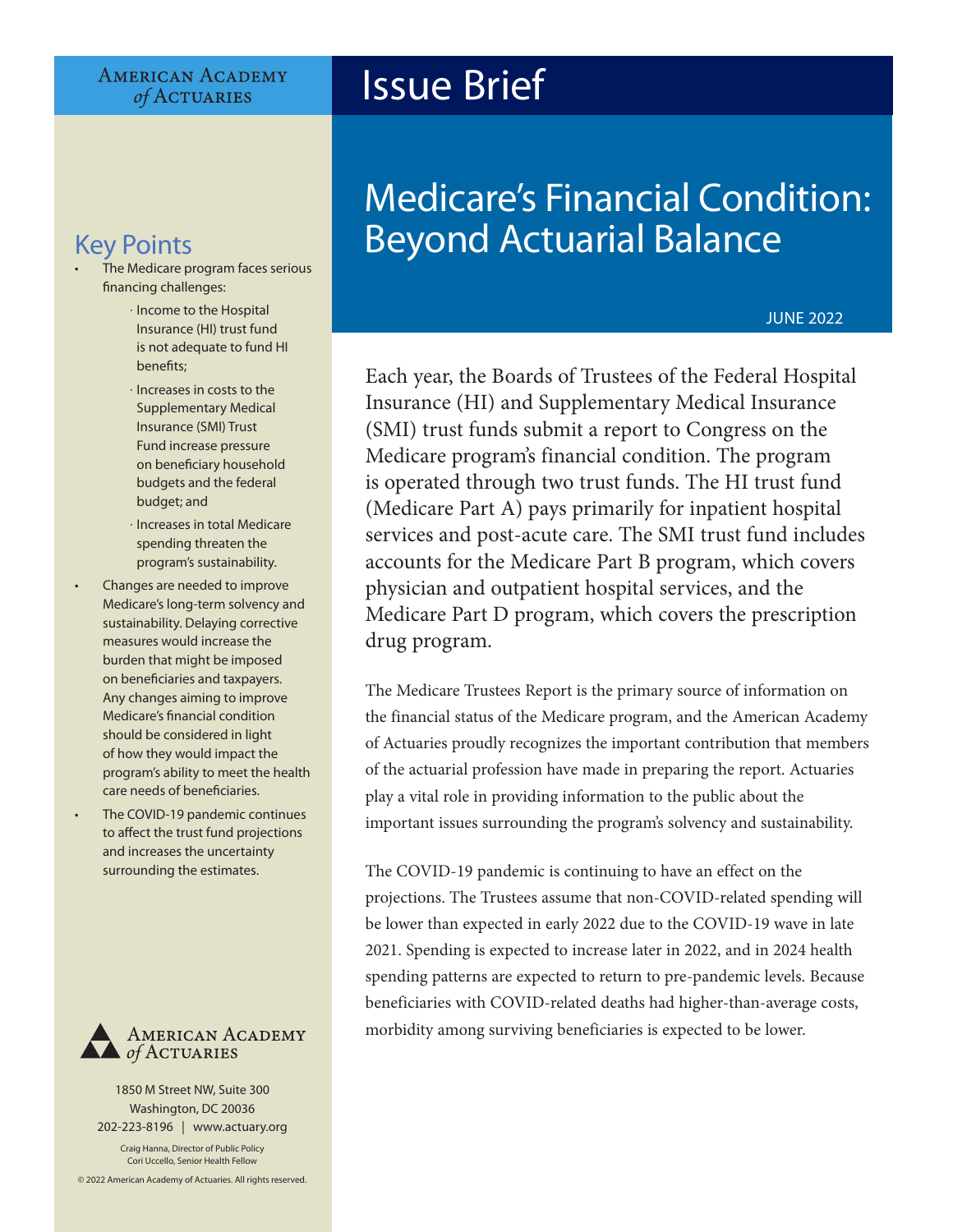The trustees assume this effect will decline over time and end in 2028. The trustees note the additional uncertainty in the projections due to COVID-19:

 It should be noted that there is an unusually large degree of uncertainty with these COVID-related impacts and that future projections could change significantly as more information becomes available. Moreover, as a result of developments that have occurred since the assumptions for this report were selected in mid-February 2022, uncertainty has increased regarding the path of the COVID-19 pandemic and the economy. The Trustees will continue to monitor developments and modify the projections in later reports as appropriate.

Although most of the findings in the 2022 Medicare Trustees Report are comparable to those in the 2021 report, the 2022 report projects the HI trust fund will be depleted in 2028, two years later than in last year's report. This leaves policymakers only six years to find a solution. The program faces three fundamental long-range financing challenges:

- Income to the HI trust fund is not adequate to fund the HI portion of Medicare benefits;
- Increases in SMI costs increase pressure on beneficiary household budgets and the federal budget; and
- Increases in total Medicare spending threaten the program's sustainability.

The trustees conclude: "The projections in this year's report continue to demonstrate the need for timely and effective action to address Medicare's remaining financial challenges—including the projected depletion of the HI trust fund, this fund's long-range financial imbalance, and the rapid growth in Medicare expenditures."

**Members of the Medicare Committee, which authored this issue brief, include Rina Vertes, MAAA, FSA,** *Chairperson***; Haitham Aly, MAAA, ASA; John Bertko, MAAA, FSA; Jill Brostowitz, MAAA, FSA; Jennifer Carioto, MAAA, FSA; Joseph Chaffee, MAAA, ASA; Kenneth Clark, MAAA, FSA; Brian Collender, MAAA, FSA; Peter Davidson, MAAA, FSA; Glynn Davis, MAAA, ASA; Gabriela Dieguez, MAAA, FSA; Troy Michael Filipek, MAAA, FSA, FCA; Brandon Flowers, MAAA, FSA, EA; Marshall Forest, MAAA, FSA; Robert Garbus, MAAA, ASA; Sylvia Hagin, MAAA, FSA; Robert Hastings, MAAA, ASA; Juan Herrera, MAAA, FSA; Katherine Holcomb, MAAA, FSA; David Hutchins, MAAA, FSA; Craig Huval, MAAA, ASA; Katherine LaCalamita, MAAA, FSA; Li Lee, MAAA, FSA; James Lescoe, MAAA, FSA; Marilyn McGaffin, MAAA, ASA; Mitchell Momanyi, MAAA, FSA; Mien Niu, MAAA, FSA, EA; Donna Novak, MAAA, ASA, FCA; William Olaprath, MAAA, ASA; Chieh Pan, MAAA, ASA; Bradley Paulis, MAAA, ASA, FCA; Robert Pipich, MAAA, FSA; James Pisko, MAAA, FSA; Brian Regan, MAAA, FSA; Jeremiah Reuter, MAAA, ASA; John Schubert, MAAA, ASA, FCA; Annoria Shah, MAAA, ASA; Andrea Sheldon, MAAA, FSA; Derek Skoog, MAAA, FSA; Paul Spitalnic, MAAA, ASA; Maureen Tresnak, MAAA, FSA; Cori Uccello, MAAA, FSA, FCA; John Wandishin, MAAA, FSA; Todd Wanta, MAAA, FSA; and Thomas Wildsmith, MAAA, FSA.**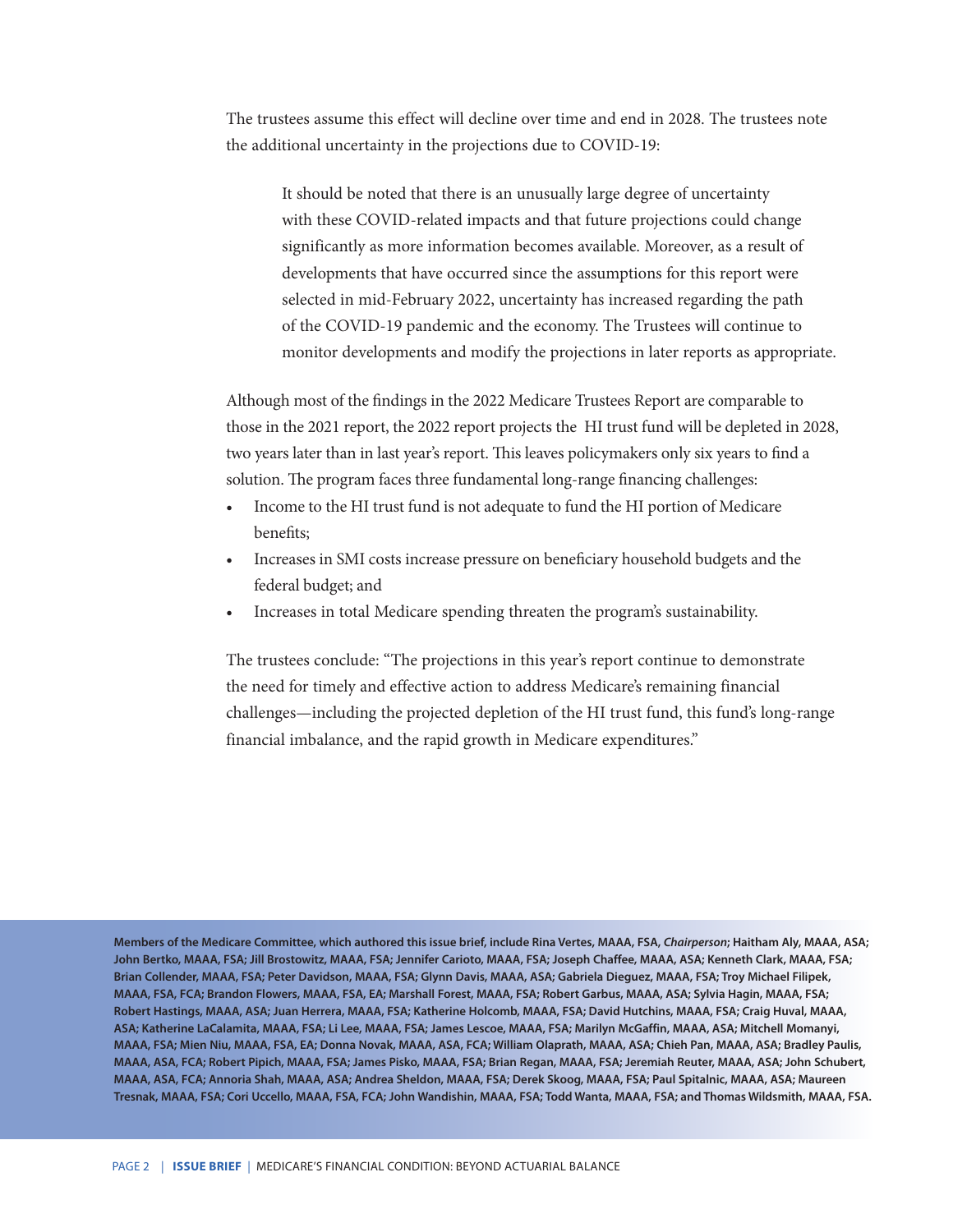In this issue brief, the American Academy of Actuaries' Medicare Committee examines the findings of the Medicare Trustees Report with respect to program solvency and sustainability. The Medicare program continues to face serious financing problems. Due to Medicare's critically important role in ensuring that Americans age 65 and older and certain younger adults with permanent disabilities have access to health care, it is important for policymakers to address the challenges that threaten the program's long-term solvency and financial sustainability. The longer corrective measures are delayed, the worse the financial challenges will become and in turn, the greater the burden that is likely to be imposed on the 2022 report projects the and taxpayers.

### Medicare HI Trust Fund Income Falls Short of the Amount Needed To Fund HI Benefits

Medicare's trust funds account for all income and expenditures for the program. The HI and SMI programs operate separate trust funds with different financing mechanisms. Payroll taxes, general revenues, premiums, and other income are credited to the trust funds, which are used to pay benefits and administrative costs. Any unused income is required by law to be invested in U.S. government securities for use in future years. In effect, the trust fund assets represent loans to the U.S. Treasury's general fund. The HI trust fund, which pays for hospital services and post-acute care, is funded primarily through earmarked payroll taxes.

The projections of Medicare's financial outlook in the report are based on current law. The projected HI trust fund exhaustion date is 2028, two years later than projected in last year's Medicare Trustees Report. In addition, the projected 75-year HI deficit decreased from 0.77% of taxable payroll in the 2021 report to 0.70% in this year's report. The decrease is primarily due to a methodological improvement in the allocation of private health plan payments between the Part A and Part B trust funds and changes in economic and demographic assumptions that were partially offset by hospital and other provider assumptions.

**• HI expenditures are projected to exceed HI revenues**. After experiencing small surpluses in 2016 and 2017, a deficit returned in 2018, 2019, and 2020. The large deficit in 2020 was mostly due to accelerated and advance payments to providers from the HI trust fund. In 2021, there was a small surplus as these payments began to be repaid to the trust fund, and this continued repayment will result in a larger surplus in 2022. Deficits are projected to return in 2023 and persist for the remainder of the projection period. As a result, the HI trust fund assets will need to be redeemed. When the federal government is experiencing unified budget deficits, funding the redemptions requires that additional money be borrowed from the public, thereby increasing the federal deficit and debt.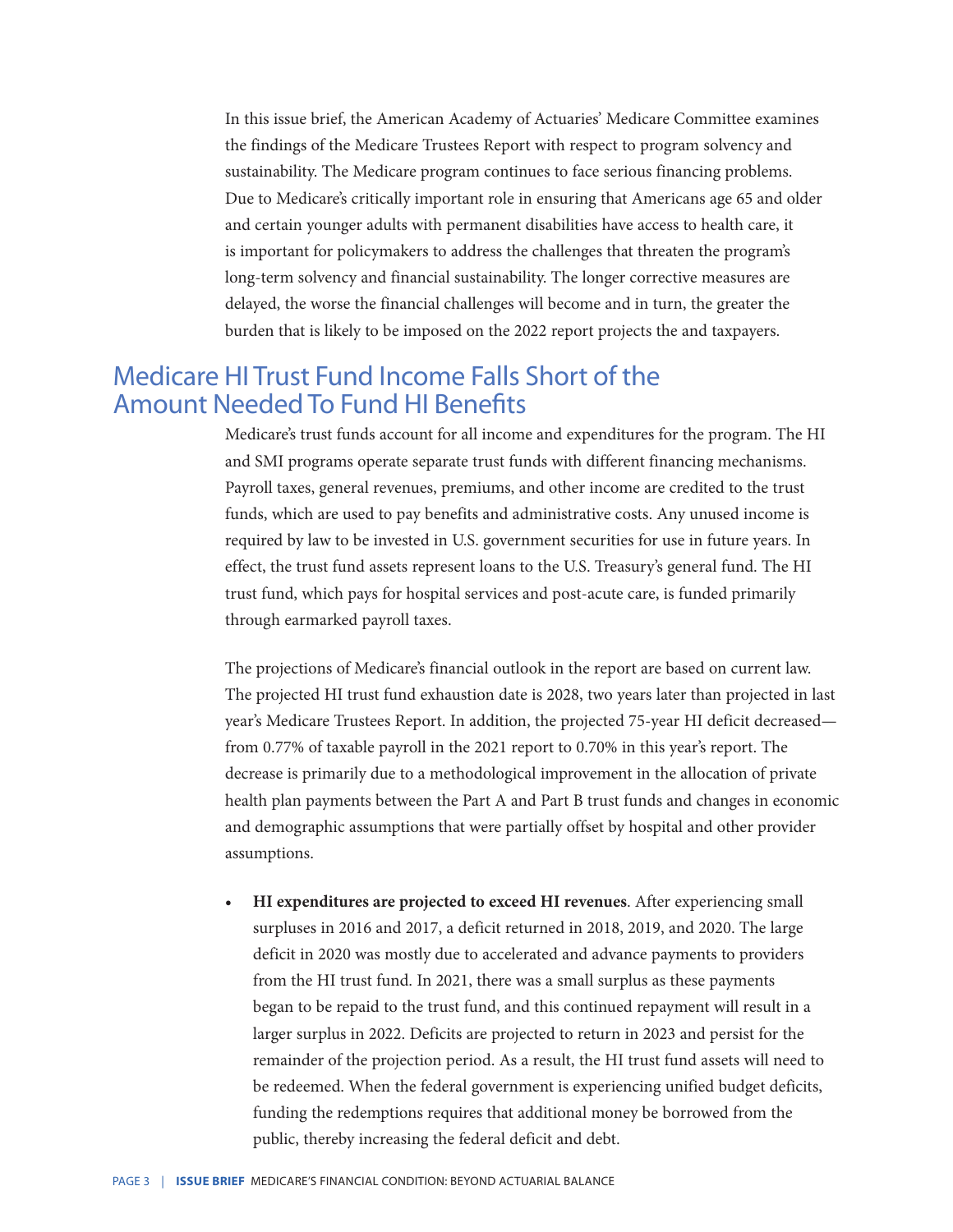- **• The HI trust fund is projected to be depleted in 2028**. At that time, revenues are projected to cover only 90% of program costs, with the share declining to 80% in 2046 and then increasing to 93% in 2096. There is no current provision allowing for general fund transfers to cover HI expenditures in excess of dedicated payroll taxes.
- **• The projected HI deficit over the next 75 years is 0.70% of taxable payroll under intermediate assumptions**. Eliminating this deficit would require an immediate 24% increase in standard payroll taxes or an immediate 15% reduction in expenditures or some combination of the two. Delaying action would require more severe changes in the future.

The trustees acknowledge that the estimates based on current-law projections could understate the seriousness of Medicare's financial condition, because actual Medicare expenses might exceed current-law estimates. In particular, the trustees and the chief actuary point to scheduled reductions in provider payments that may not occur. Current law requires downward adjustments in payment updates for most non-physician providers to reflect productivity improvements; these adjustments might not be sustainable in the long term. For physician services, not only are updates below the rate of inflation in all future years, but there are more immediate concerns because updates for these services are projected to be −2.9% in 2023 and 0.0% for 2024 and 2025, and certain bonuses paid to physicians are scheduled to expire in 2025. In the Statement of Actuarial Opinion that accompanies the report, the chief actuary of the Centers for Medicare & Medicaid Services (CMS) specifically states, "Should these payment rates prove to be inadequate, beneficiaries' access to and the quality of Medicare benefits would deteriorate over time, or future legislation would need to be enacted that would likely increase program costs beyond those projected under current law in this report."

At the request of the trustees, the CMS Office of the Actuary developed an alternative analysis that provides an illustration of the potential understatement of current-law Medicare cost projections if the productivity adjustments were phased down gradually beginning in 2028 and physician updates were more consistent with cost growth (such changes would require a change in law). Although the illustrative alternative projections are not intended to be interpreted as the official best estimates of future Medicare costs, they do, as noted in the Trustees Report, "help illustrate and quantify the potential magnitude of the cost understatement."

Under the alternative scenario, the HI trust fund still would be depleted in 2028. However, the projected deficit over the next 75 years would be 1.56% of taxable payroll—compared to 0.70% under current-law projections. Eliminating this deficit would require an immediate 54% increase in standard payroll taxes or a 28% reduction in expenditures—or some combination of the two.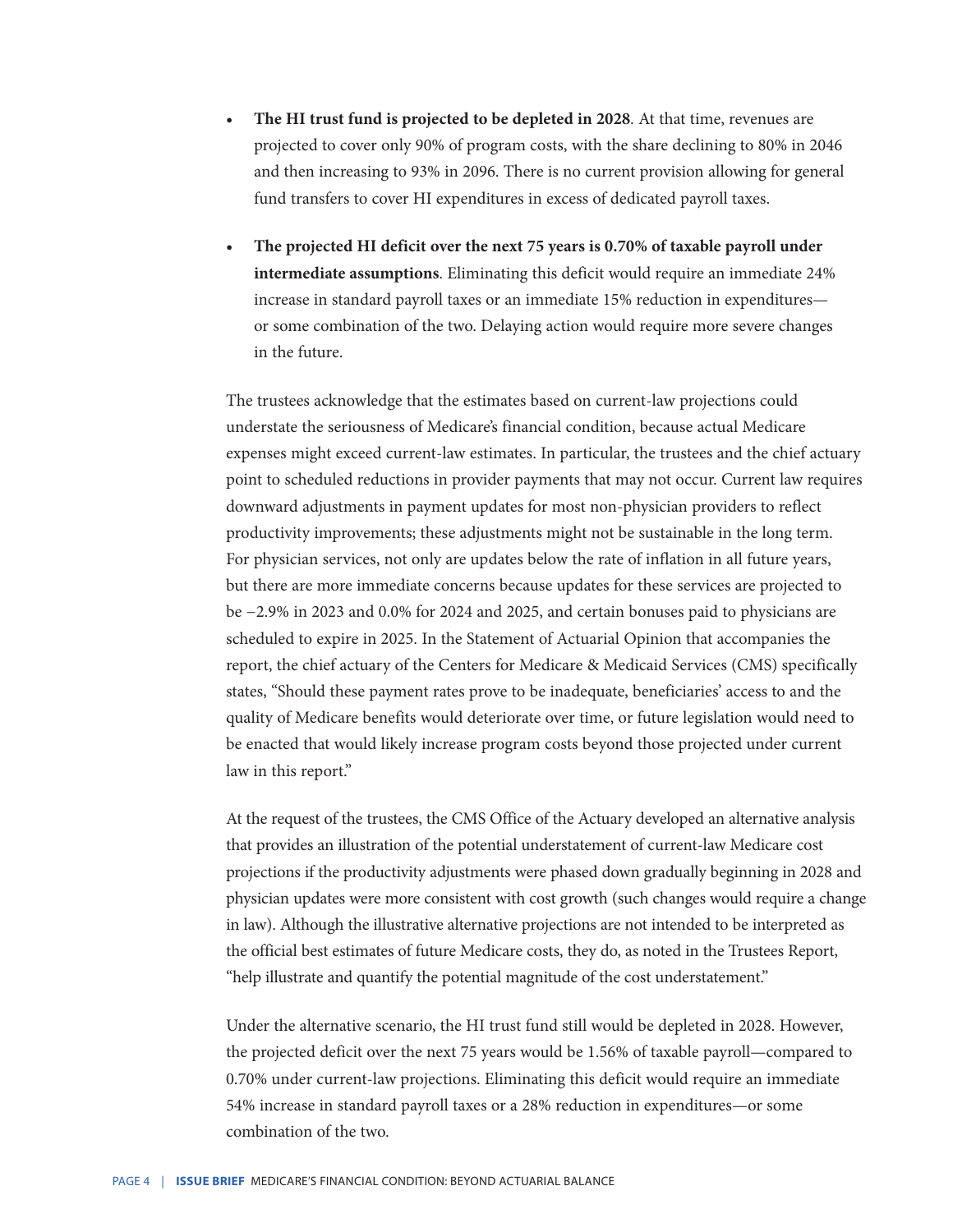## Increases in SMI Costs Increase Pressure on Beneficiary Household Budgets and the Federal Budget

The SMI trust fund includes accounts for the Medicare Part B program, which covers physician and outpatient hospital services, and the Medicare Part D program, which covers the prescription drug program. Approximately one-quarter of SMI spending is financed through beneficiary premiums, with federal general tax revenues covering the remaining three-quarters.<sup>1</sup>

The SMI trust fund is expected to remain solvent due to its financing being reset each year to meet projected future costs. As a result, increases in SMI costs will require increases in beneficiary premiums<sup>2</sup> and general revenue contributions. Increases in general revenue contributions will put more pressure on the federal budget. SMI general revenue funding is projected to nearly double from 1.8% of gross domestic product (GDP) in 2021 to 3.1% in 2095.

Premium increases similarly will increase the burden on beneficiaries, especially when considered in conjunction with increasing beneficiary cost-sharing expenses. The average beneficiary expenses (premiums and cost-sharing) for parts B and D combined are currently 23% of the average Social Security benefit. These expenses are projected to increase to 40% of the average Social Security benefit by 2095. These expenses do not include cost-sharing under Part A.

The 2022 Medicare Trustees Report projects that total SMI spending will continue to grow faster than GDP. The total spending will increase from 2.3% of GDP in 2022 to 3.1% of GDP in 2030 and to 4.5% of GDP in 2096.

Spending under the illustrative alternative analysis would be higher, especially in the long term, reflecting the phase-down of productivity adjustments for non-physician provider payments and higher physician updates in the long range. SMI spending projected in the alternative analysis would increase from 2.3% of GDP in 2022 to 3.1% of GDP in 2030 and to 5.5% of GDP in 2096.

<sup>1</sup> Premiums for Medicare parts B and D are income-related. Standard premiums are set to cover approximately 25% of program costs. Higher-income beneficiaries pay higher premiums, ranging from 35% of program costs to 85% of program costs.

Many Part D beneficiaries will receive low-income premium subsidies, lowering their premiums below 25% of program costs. In the aggregate, beneficiary premiums will cover only about 14% of total Part D costs in 2022. State payments on behalf of certain beneficiaries will cover about 10% of costs and general revenues will cover the remaining 69% of costs.

<sup>2</sup> In 2022, the increase in the Part B premium was especially high, due to the expectations of high utilization for a new injectable drug to treat Alzheimer's disease. However, restrictions on Medicare coverage of the drug resulted in utilization much lower than expected. As a result, the trustees project no increase in the Part B premium for 2023.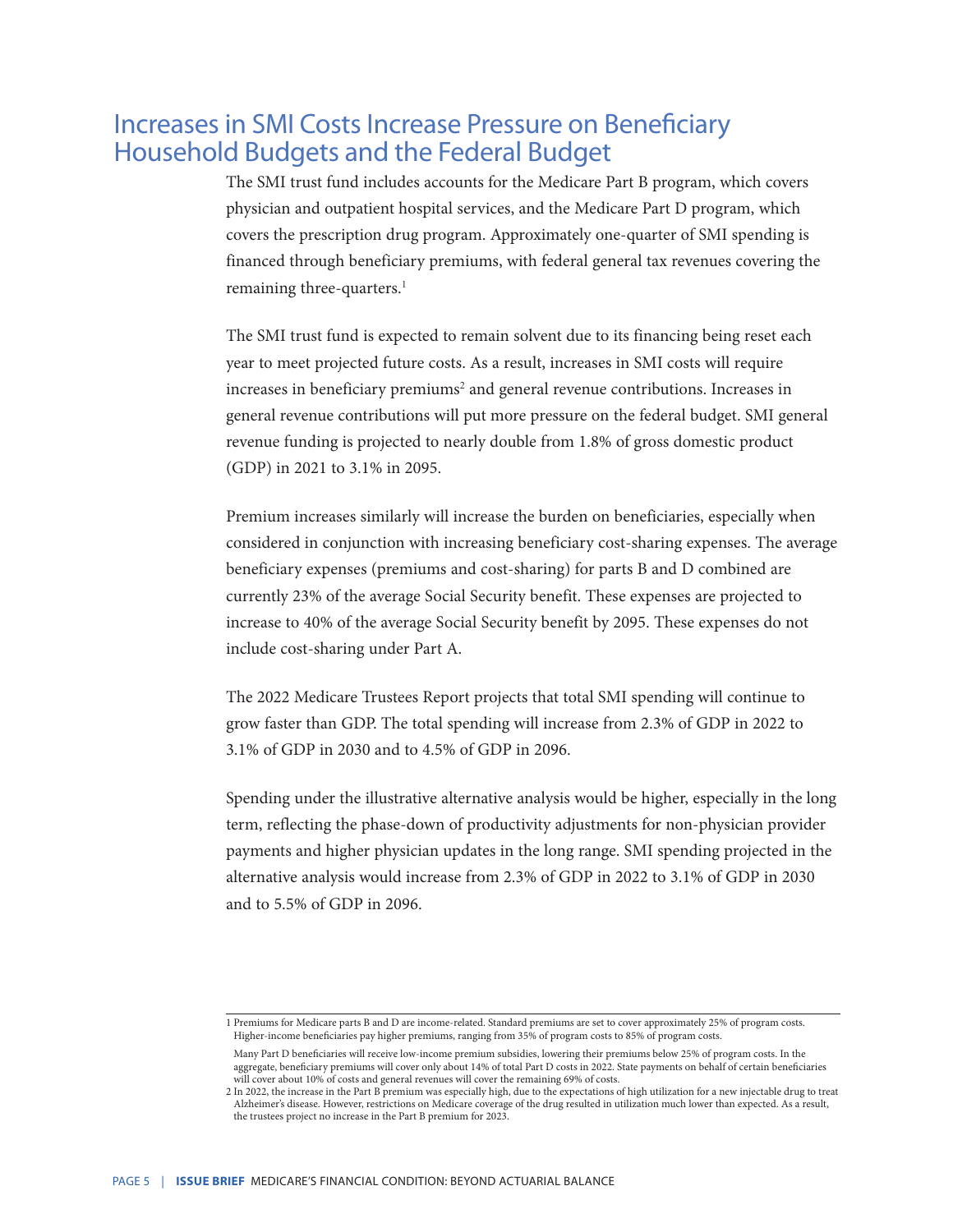# Increases in Total Medicare Spending Threaten the Program's Sustainability

A broader issue related to Medicare's financial condition is whether the economy can sustain Medicare spending in the long run. To help gauge the future sustainability of the Medicare program, the trustees consider the share of GDP that will be consumed by Medicare. With Medicare spending expected to continue growing faster than GDP, greater shares of economic growth would be devoted to Medicare over time, meaning smaller shares of the economy would be available for other priorities.

Under current law, Medicare expenditures as a percentage of GDP will grow from 3.9% of GDP in 2021 to 6.5% of GDP in 2096., Under the CMS Office of the Actuary alternative scenario, total Medicare expenditures would increase to 8.6% of GDP in 2096.

| Calendar Year | 2022 Report | 2022 Alternative<br><b>Projection</b> |
|---------------|-------------|---------------------------------------|
| 2021          | 3.9         | 3.9                                   |
| 2030          | 5.0         | 5.0                                   |
| 2040          | 6.0         | 6.2                                   |
| 2050          | 6.2         | 6.7                                   |
| 2060          | 6.3         | 7.1                                   |
| 2070          | 6.5         | 7.7                                   |
| 2080          | 6.6         | 8.1                                   |
| 2090          | 6.5         | 8.4                                   |
| 2096          | 6.5         | 8.6                                   |

#### **Table 1: Total Medicare Expenditures as a Percent of GDP**

Sources: 2022 Medicare Trustees Report, CMS Office of the Actuary

## **Conclusion**

Consistent with prior Trustees Reports, the 2022 Medicare Trustees Report stresses the serious financial challenges facing the Medicare program. Although the projected HI trust fund depletion date of 2028 is two years later than projected in last year's report and the 75-year HI deficit has decreased slightly, it remains critical to address the HI shortfall sooner rather than later. In addition, Medicare spending will continue to grow faster than the economy—increasing the pressure on beneficiary household budgets and the federal budget and threatening the program's sustainability.